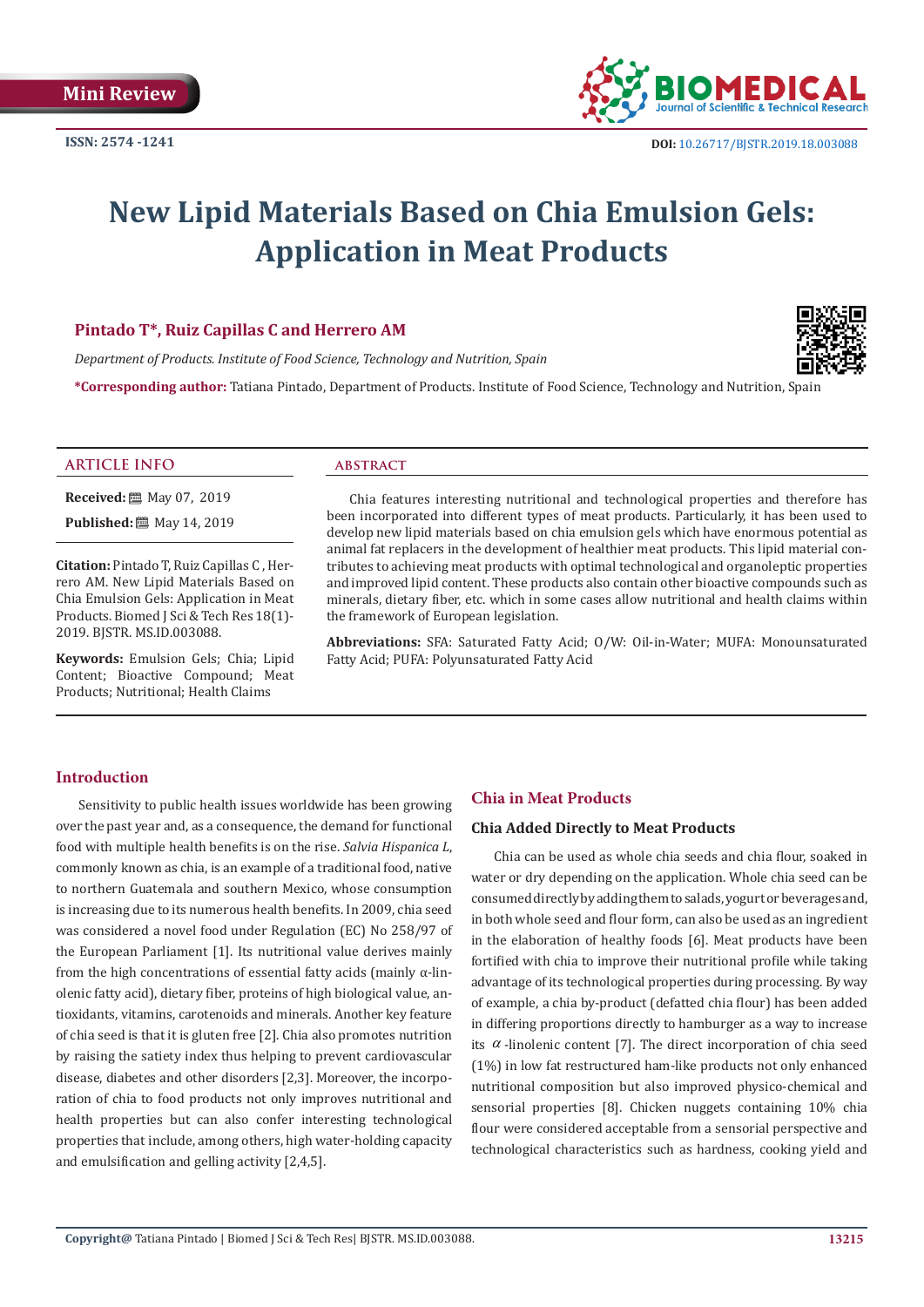water activity were similar to those of control samples [9]. With respect to its technological properties, some authors [10] studied the effect of chia seed extract at concentrations of 0%, 1%, 1.5% and 2% as an antioxidant in fresh pork sausage with favorable results.

# **Chia Emulsion Gels as Animal Fat Replacers in Meat Products**

Meat products in general contains a high amount of animal fat that not only increases their energy value but also raises levels of saturated fatty acid (SFA), cholesterol, etc. which have been linked to chronic disorders (obesity, cardiovascular disease and some forms of cancer) [11]. Novel proposals for oil stabilization and structuring to create a plastic fat as an emulsion gel, which retains solid-like properties while featuring a healthier fatty acid profile, offers interesting possibilities for use as animal fat replacers in the reformulation of lipid healthier meat products [12]. An emulsion gel is defined as an emulsion with a gel-like network structure and solid-like mechanical properties [13]. The initial stage in emulsion gel formulation usually consists of producing a protein-stabilized emulsion that involves the incorporation of an emulsification stabilizer (protein, polysaccharide, surfactant, etc.) and a lipid phase composed of a healthy fatty acid oil or mix. This emulsion is then converted into an emulsion gel using different procedures such as the addition of cold gelling agents which establish a continuous network responsible for the functional properties of emulsion gels [13]. Chia offers interesting possibilities in the development of emulsion gels due to its high protein content (20-22%) and mucilage, described with emulsifying, gelling and stabilizing effect [4,14].

Pintado et al. [5] developed and characterized various healthy oil-in-water (O/W) emulsion gels formulated with olive oil and chia (flour or seed) and cold gelling agents (transglutaminase, alginate or gelatin) with suitable technological properties (texture, water and fat binding properties, etc.) for use as animal fat replacers (Figure 1). In addition to its technological properties, the inclusion of chia (5%) in these new lipid materials provided a variety of bioactive compounds (α-linolenic fatty acids, proteins of high biological value, antioxidants, dietary fiber, minerals, etc.). On the basis of the foregoing, these emulsion gels show great potential as animal fat replacers in the formulation of healthier meat products. By way of example, reduced fat frankfurters have been elaborated with O/W emulsion gels that contained 5 % chia flour as animal fat replacer [15]. With this strategy, the fat level was reduced to 40% (Figure 2), thus achieving a reduction of approximately 30% in energy input. Moreover, chia emulsion gels significantly improved the fat content of frankfurters in line with nutritional recommendations, in terms of low levels of SFA and high levels of monounsaturated fatty acid (MUFA) and n-3 polyunsaturated fatty acid (PUFA), mainly α-linolenic fatty acid (Figure 2). Also, reformulated frankfurters contained considerable amounts of some minerals such as Mg, Mn, and Ca. Emulsion gels with higher chia content (25.84%) were

also used as animal fat replacers to assure nutritional and health benefits in frankfurters [16].



**Figure 1:** Chia emulsion gel.



Figure 2: Fatty acid composition (g/100 g of product) of frankfurter (F) and fresh sausages (longanizas) (L). Frankfurters were formulated with pork backfat (F/NF), or chia emulsion gel, as animal fat replacer, containing low (F/LCHIA) or high (F/HCHIA) chia content. Fresh sausages (longanizas) were formulated with pork backfat (L/NF) or chia emulsion gel (L/CHIA) as animal fat replacer.

Given these nutritional improvements, products could be labeled with a variety of nutritional and health claims under Regulation (EC) No 1924/2006 and Regulation (EU) 432/2012 [17,18] & (Table 1). Besides the nutritional aspects, these reformulation strategies entail changes in the technological characteristics of the products, improving some such as water and fat binding properties. Furthermore, although differences were detected in the sensory attributes of reformulated frankfurters, panelists judged them to be acceptable from a sensorial perspective [15,16]. Emulsion gels have proven to be especially suitable in improving fat content in some fresh meat products such as patties, fresh sausages, etc., where the appearance and structure of fat replacers are more important than in comminuted products as frankfurters. In this context, chia emulsion gels were incorporated to partially replace animal fat in longanizas, a popular fresh sausage in Spain [19]. No detrimental changes in their sensory or technological properties were observed in the reformulated products (Figure 3). The presence of chia emulsion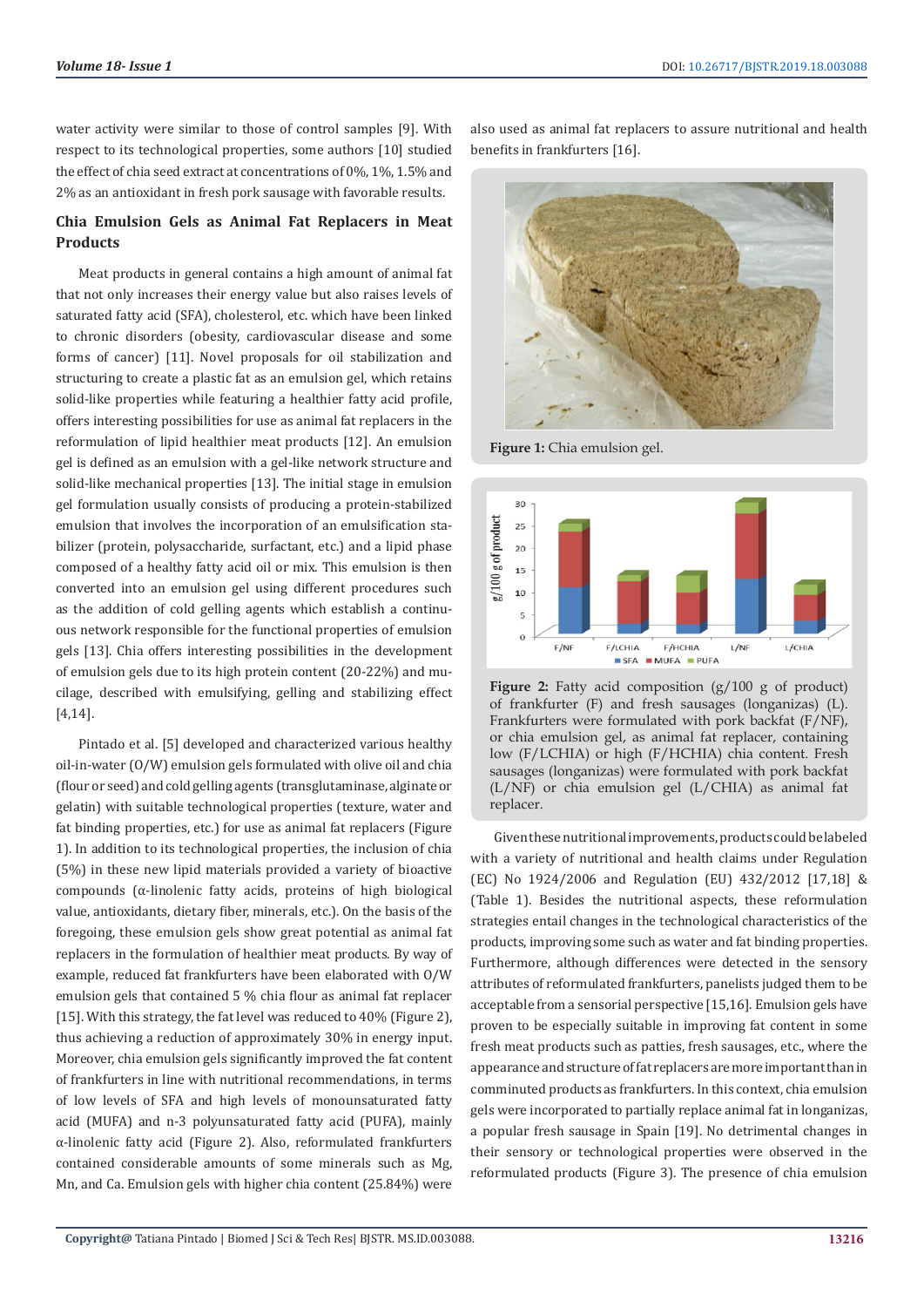gel in reformulated fresh sausages entails reduced fat and energy content allowing these products to make claims such as "reduced fat content" and "energy reduced" (Table 1) and significantly improve fat content in line with nutritional recommendations, given their low levels of SFAs and high levels of MUFA and PUFA (α-linolenic

fatty acid mainly) (Figure 2). Additionally, 5.4 g chia/100 g fresh sausages contributed to a significant increase in minerals such as Ca and Mg and amino acids such as aspartic acid, serine, glutamic acid and arginine in the final reformulated products.

**Table 1:** Nutrition and health claims authorized in frankfurters and fresh sausages (longanizas) according to Regulation (EC) No 1924/2006 and Commission Regulation (EU) No 432/2012.

|                                                                                                                                                                             | <b>Frankfurter</b> |         |         | <b>Fresh Sausage (Longaniza)</b> |      |
|-----------------------------------------------------------------------------------------------------------------------------------------------------------------------------|--------------------|---------|---------|----------------------------------|------|
| High protein                                                                                                                                                                | F/NF               | F/LCHIA | F/HCHIA | L/NF                             | L/NF |
| Proteins contribute to:                                                                                                                                                     |                    |         |         |                                  |      |
| A growth in muscle mass<br>a)                                                                                                                                               |                    |         |         |                                  |      |
| The maintenance of muscle mass<br>b)                                                                                                                                        | X                  | X       | X       | X                                | X    |
| The maintenance of normal bones Protein is needed for normal growth and<br>c)<br>development of bone in children.                                                           |                    |         |         |                                  |      |
| <b>Energy Reduced</b>                                                                                                                                                       |                    | X       |         |                                  | X    |
| <b>Reduced Fat</b>                                                                                                                                                          |                    | X       | X       |                                  | X    |
| <b>High Unsaturated Fat</b>                                                                                                                                                 |                    |         |         |                                  |      |
| Replacing saturated fats with unsaturated fats in the diet contributes to the<br>maintenance of normal blood cholesterol levels [MUFA** and PUFA** are<br>unsaturated fats] |                    | X       | X       |                                  | X    |
| Source of Omega-3 Fatty Acid (ALA)                                                                                                                                          |                    | X       | X       |                                  |      |
| ALA contributes to the maintenance of normal blood cholesterol levels.<br>Information shall be given to the consumer                                                        |                    |         |         |                                  | X    |
| Source of Fibre                                                                                                                                                             |                    |         | X       |                                  |      |
| <b>Source of Manganese</b>                                                                                                                                                  |                    |         |         |                                  |      |
| Manganese contributes to:                                                                                                                                                   |                    |         | X       |                                  |      |
| Normal energy-yielding metabolism<br>a)                                                                                                                                     |                    |         |         |                                  |      |
| The maintenance of normal bones<br>b)                                                                                                                                       |                    |         |         |                                  |      |
| The normal formation of connective tissue<br>c)                                                                                                                             |                    |         |         |                                  |      |
| d)<br>The protection of cells from oxidative stress                                                                                                                         |                    |         |         |                                  |      |

Note: \*Frankfurters (L) were formulated with pork backfat (F/NF), or chia emulsion gels as animal fat replacer containing low (F/LCHIA) or high (F/HCHIA) chia content. Fresh sausages (Longanizas) (L) were formulated with pork backfat (L/NF) or chia emulsion gel as animal fat replacer (L/CHIA).

\*\*MUFA: Monounsaturated fatty acid. PUFA: Polyunsaturated fatty acid.





### **Conclusion**

The incorporation of chia in meat products improves their nutritional profile. Moreover, due to interesting technological properties, chia could be used in the development of new lipid materials such as emulsion gels. These lipid materials have a great potential as animal fat replacers in the development of different meat products. This reformulation strategy helps produce meat products with optimal lipid content (less fat and higher MUFA and PUFA levels) and other bioactive compounds such as minerals (Ca, Mg, Mn, etc.), dietary fiber, etc. In some cases, this allows the use of nutritional and health claims under European legislation. The sensory, microbiological and technological properties of the reformulated products are similar to those of their traditional counterparts.

#### **Acknowledgement**

This research was supported under Projects AGL2010-19515/ ALI, AGL2011-29644-C02-01, MEDGAN-CM S2013/ABI2913; Intramural project CSIC 2014470E073.